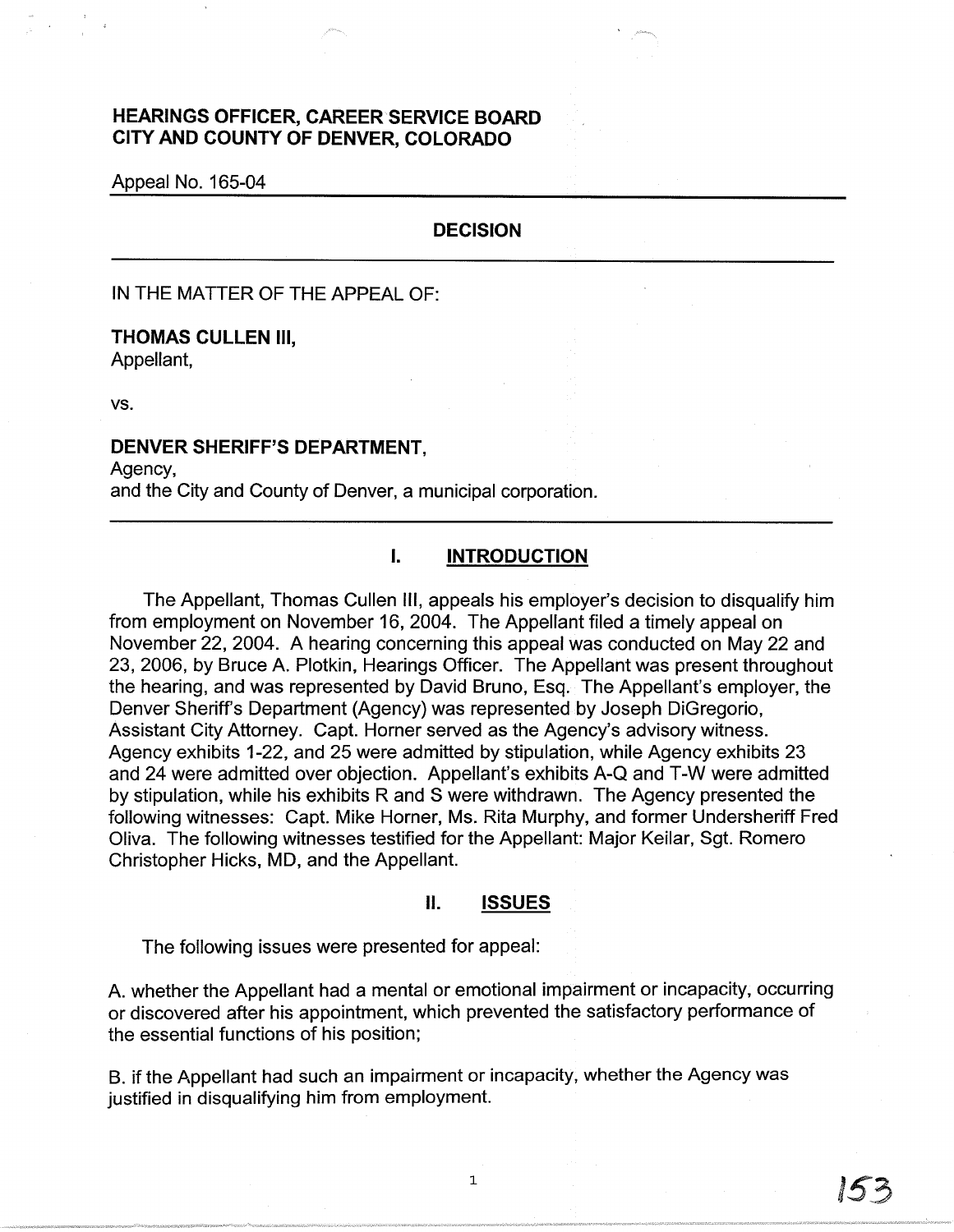# Ill. **FINDINGS**

The Appellant was a deputy sheriff with the Denver Sheriff's Department for 16 years, from 1987 to November 16, 2004. His annual performance reviews always rated him at or above expectations. During the last 10 years of his employment, his ratings were above expectations ("Strong" or "Above Expectations") for 9 years in a row, before his finai year, in which he received a "Meets Expectations." [Exhibits B-Q]. One supervisor credibly testified "when I put Officer Cullen on a post I knew it was going to be done, and it was going to be done correctly." [Romero testimony]. The only prior disciplinary matter introduced into evidence was a 2004 written reprimand for failing to submit timely paperwork for leave.<sup>1</sup>

The Appellant is an alcoholic by admission and by medical diagnosis. [Appellant testimony, Exhibit 22, p.7, Hicks testimony]. The Appellant drank heavily during the three-days-off portion of his three-on, four-off schedule, but given his aforementioned work evaluations, it is evident the Appellant's alcoholism did not prevent him from performing well his essential duties when he worked. In addition, because the Appellant could perform the essential functions of his position without accommodation, [Hicks testimony, Exhibit V, p.2, Exhibit W], he was not disabled within the meaning of the Americans with Disabilities Act of 1990. 42 U.S.C. 12101 et seq. (1990).

The Appellant suffered from a host of physical and emotional ailments, some of which were related to his alcoholism. The Appellant had occasional seizures caused by his periods of heavy drinking, and also had seizures induced by withdrawal during his various attempts to stop drinking. As a likely consequence of his seizures, the Appellant suffered a pulmonary embolism<sup>2</sup> March 14, 2003. As a result of the bloodthinning regimen to treat his embolism, the Appellant was unable to work for two weeks in April, 2004. In addition to treating his embolism, the Appellant's doctor also prescribed Lorazepam to treat the Appellant's anxiety.

In addition to his alcohol-related physical and emotional issues, the Appellant also incurred various other physical injuries. He tore his Achilles tendon, had multiple knee surgeries, a shoulder surgery, a broken ankle, and arthritis in his knees, feet and hands. He was hit by a semi tractor-trailer as a pedestrian. Except for two seizures in 2003 and 2004, it was not clear when the injuries occurred, and it was not clear what percent of them, if any, affected his attendance at work, or for what duration.

During 2003 and 2004, the Appellant was absent more than he worked. In 2003 he was absent 875 hours. [Exhibit 3, p.2]. In January through September 21, 2004, the Appellant worked 665 hours, and was absent 860 hours. 480 of the 860 hours the

In pre-hearing filings and during hearing, much was made of the Appellant's application for, and eventual granting of leave under the Family Medical Leave Act, 29 U.S.C. §§ 2601 to 2654 (2000) (FMLA). The Hearings Officer finds the evidence and testimony concerning FMLA is irrelevant to the ultimate issue in this case and therefore declines to address the portion of the record related to it.

<sup>2</sup> A pulmonary embolism is a blood clot in the lungs which can be triggered by alcoholic seizures.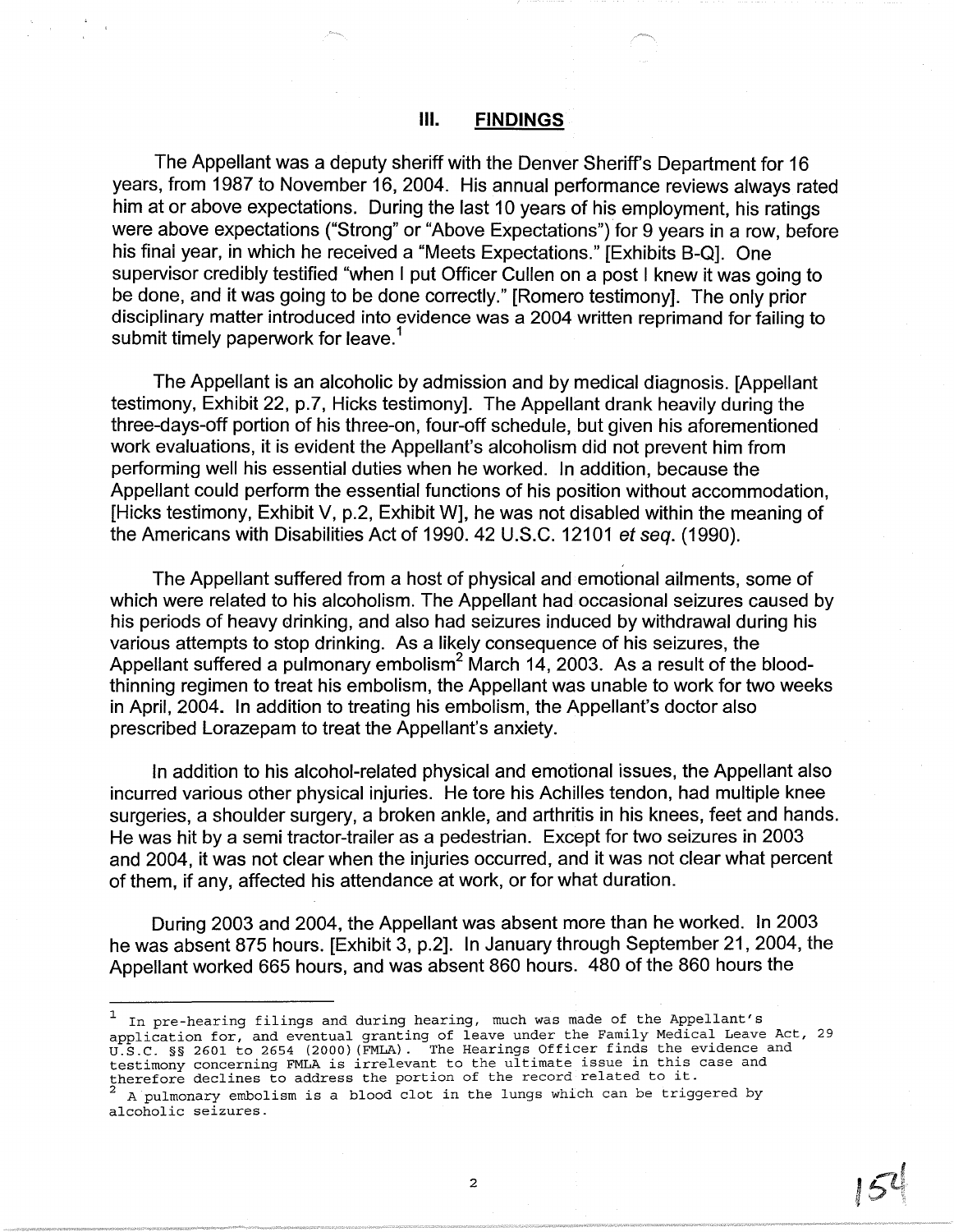Appellant was absent were authorized Family Medical Leave, and almost all the rest, 380 hours, were taken as authorized sick leave without pay. [Exhibit 24].

Captain Horner is the human resources director for the Agency. He was assigned the task of abating the rampant abuse of leave within the Agency in 2003 and 2004. Notably, Horner identified the Appellant as one of the individuals abusing leave in 2003 and again in 2004. [Horner testimony]. He implemented a new policy, effective May 2004, which required progressive discipline for the abuse of sick leave. The Appellant was never disciplined for abuse of leave, even after being identified as abusing leave in 2003 and even after the new policy went into effect in 2004. The Agency did not state why it did not discipline the Appellant.

The Appellant gave, and the Agency did not rebut, the following reasons for taking sick leave in 2004. In February, during which he worked 2.82 out of 157.53 hours, the Appellant was suffering from the effects of his embolism and Cumadin regime. [Exhibit 24, p.2, Appellant testimony]. The Appellant's five days of leave in March were accounted for by the Appellant's use of his intermittent FMLA leave. Id at  $p.31$ <sup>3</sup> For one week in April, the Appellant stated he was ill with the flu, [Appellant testimony], and for two other weeks he was medically unable to work due to his Cumadin treatment [Hicks testimony, Exhibit 24, p.4]. Regarding his next series of absences beginning the last week of May, the Appellant stated he took leave due to a relapse in his drinking. He remained absent during the first two weeks of June for the same reason. [Exhibit 24, p.6]. By June 15, the Appellant had already used 438 of his intermittent FMLA leave, prompting a letter from Horner which warned the Appellant after using 480 FMLA hours, any additional leave would be deemed "Leave Without Pay," and would subject the Appellant to disciplinary action up to dismissal. [Exhibit 12]. After receiving Homer's letter, the Appellant returned to work until the first week of July. [Exhibit 24, p. 6-7]. In July, during which he was absent 133.75 out of 178.82 hours, the Appellant stated his absence was due to some unspecified combination of his treatment for the embolism, and having to take care of his mother. [Appellant testimony]. By July 16, the Appellant's intermittent FMLA leave was exhausted.4 The Appellant contended he was absent the entire month of August due to his being placed on investigatory leave by the Agency, [Exhibit 24, p.7], but the evidence does not support this contention, and the Hearings Officer finds the Appellant's absence the entire month of August was authorized leave without pay for unspecified reasons.<sup>5</sup>

3

 $^3$  On March 4, 2004, the Agency granted the Appellant one year of intermittent FMLA leave, beginning retroactively on February 3, 2004. [Exhibit 9].<br><sup>4</sup> The Hearings Officer calculates this date from the Agency's June 15 letter, [Exhibit

<sup>&</sup>lt;sup>4</sup> The Hearings Officer calculates this date from the Agency's June 15 letter, [Exhibit 12], which stated the Appellant had used 437.82 hours of FMLA leave, and the Appellant's subsequent attendance record [Exhibit 24, pp 6,7]. The Appellant did not dispute the Agency's Exhibit 24 designation of which days the Appellant worked and which days he took as sick/FMLA.

The only evidence submitted concerning leave imposed by the Agency during this period was evidence from both the Agency and the Appellant that agreed he was placed on administrative leave beginning September 22, following his false report of shooting and killing someone on September 16. [Appellant testimony, Exhibit 24, p.9, Exhibit and Killing someone on September 10. Importance esseringly infinite to the entire month of August 2004. On the other hand, Horner acknowledged that, anyone during this period could simply call in sick and sick leave would be automatical~y granted, [Horner ~ross- examination], quite at odds with Horner's June 15 letter warning the Appellant his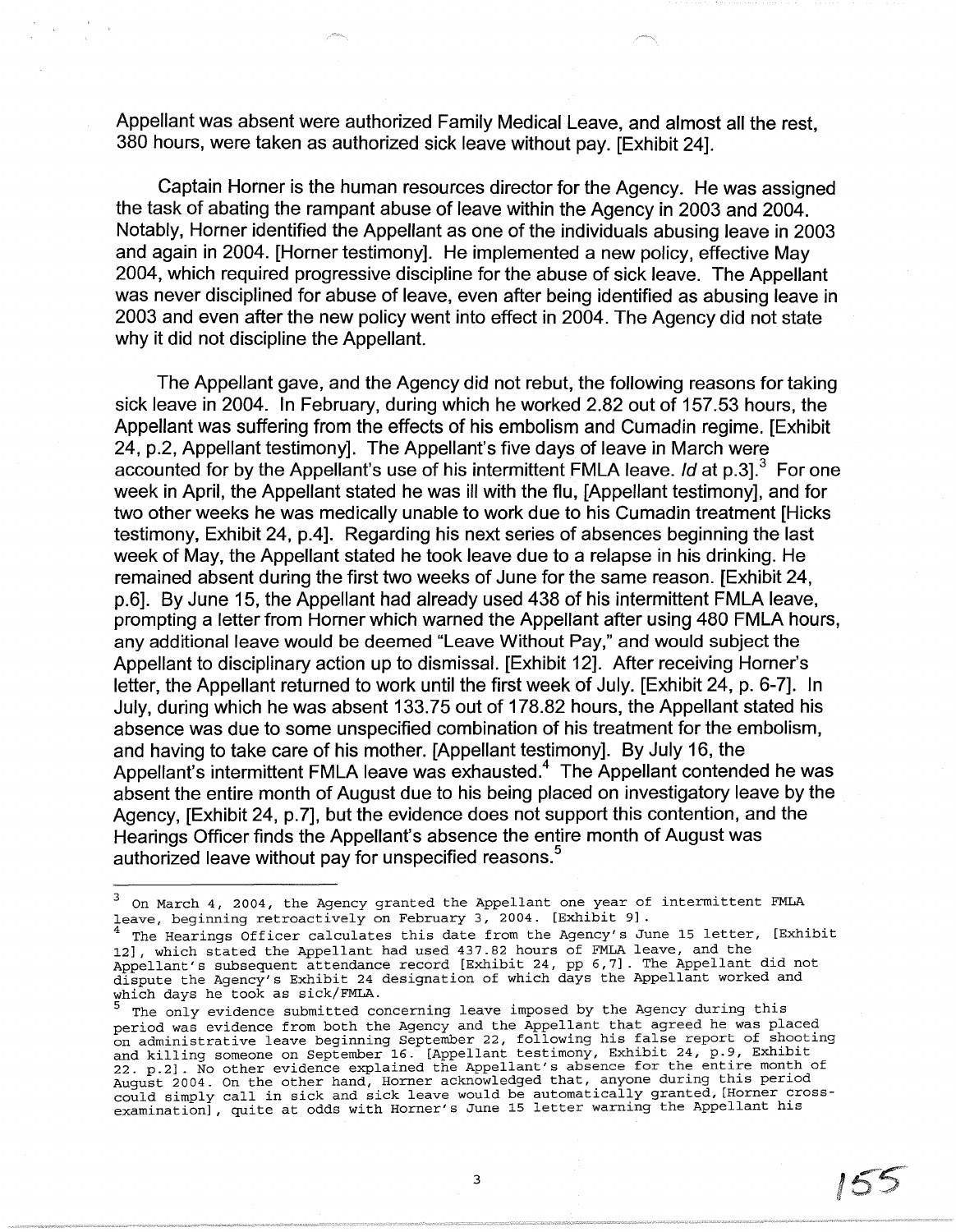On September 16, 2004, the Appellant made two telephone calls, one to his sister and one to two police officer friends, a married couple. In both calls he stated "he needed money because he was on suspension due to the fact that he had come upon a domestic violence incident and had shot [and killed] someone." [Exhibit 22]. The reported incident was false, and the Appellant denied any recollection of it, but the calls concerned the recipients sufficiently to prompt calls to the Denver Sheriff and Police Departments. Consequently, the Appellant was placed on administrative leave pending the out come of a Fitness for Duty evaluation. Dr. Tasci, whose qualifications were not in dispute, conducted a Fitness for Duty evaluation which she completed September 27, 2004. Tasci did not testify at hearing, but her report was admitted into evidence. [Exhibit 22].

In her report, Tasci stated the Agency approached her "due to concern about Deputy Cullen's chronic leave abuse, his overall job performance and whether his alcohol consumption was impacting both of these areas." [Exhibit 22, p1]. Dr. Tasci stated "this evaluation was provided to answer the following questions: 1. What is Deputy Cullen's emotional and psychological level of functioning? 2. What is Deputy Cullen's current use of alcohol/drugs and does he meet the criteria for a diagnosis of dependency? 3. Is Deputy Cullen capable of returning to full duty at this time? 4. What, if any counseling or treatment would be recommended for Deputy Cullen?" Id. Tasci concluded the Appellant was unfit for duty. Based largely upon Tasci's report, but also based upon the Appellant's excessive absenteeism, and his failure to qualify as disabled under the ADA and Career Service Rules, the Agency determined it had no choice but to disqualify the Appellant. The Agency notified the Appellant of his disqualification on November 16, 2004. [Exhibit 1]. This appeal followed on November 22, 2004.

## **IV. ANALYSIS**

At the heart of this case is the interpretation and application of the rule on disqualification which reads as follows:

An employee shall be separated without fault, hereinafter called a disqualification, if a legal, physical, mental or emotional impairment or incapacity, occurring or discovered after appointment, prevents satisfactory performance of the essential functions of the position.

## CSR 14-21.

Thus, there are four elements to the rule: (1) a legal, physical, or emotional impairment (2) the impairment occurred or was discovered after appointment (3) the impairment prevented satisfactory performance (4) of the essential functions of the position. If all four elements are met, then disqualification is required under the rule.

continued use of leave could lead to dismissal. [Exhibit 12]. Despite the cautionary tone of this letter, Horner's testimony at hearing acknowledged the Appellant's sick leave for August was authorized, albeit without pay.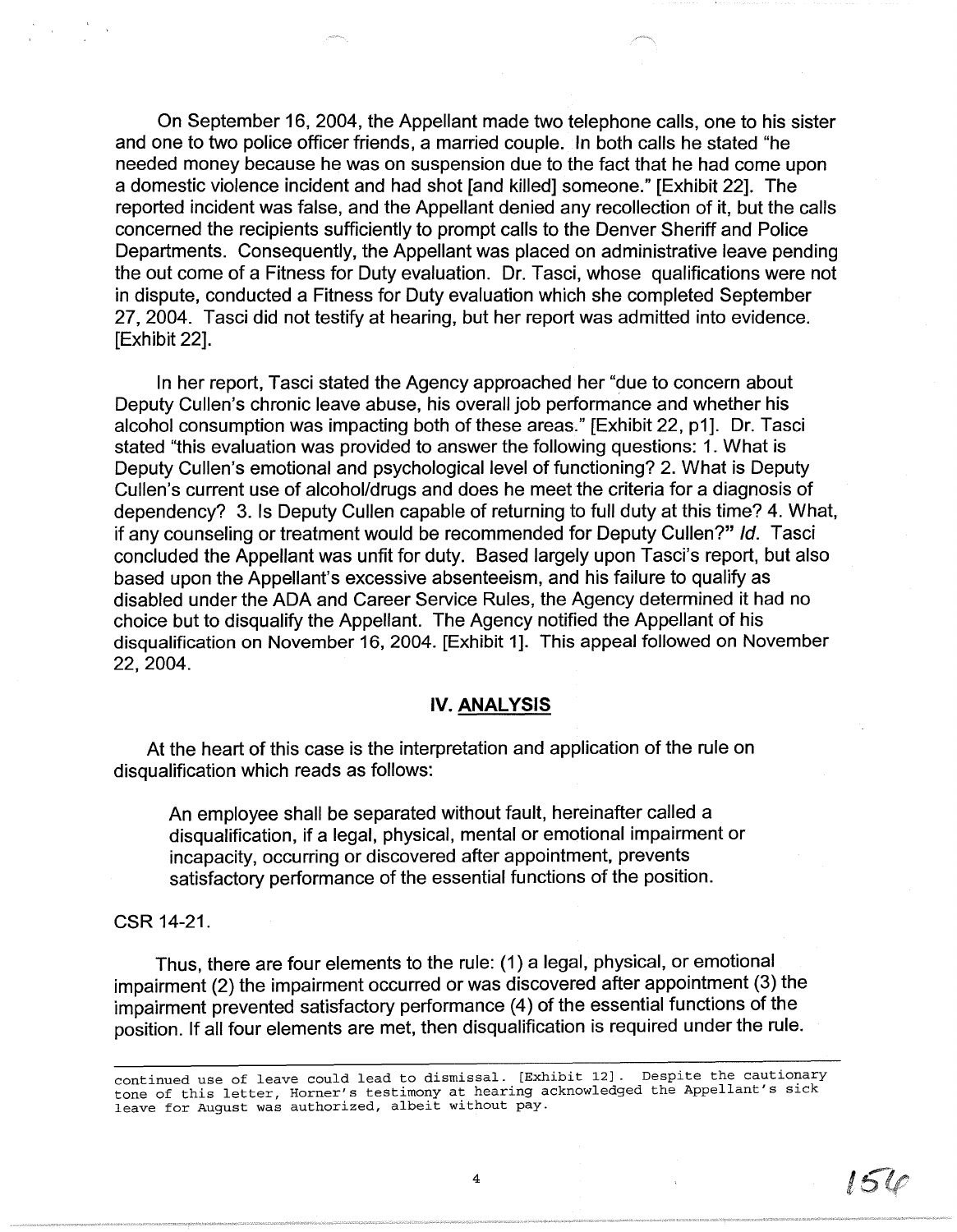# A. Impairment

It is not apparent from a plain reading of the rule whether alcoholism is a mental impairment. No guidance is provided elsewhere in the Career Service Rules, and neither party addressed the issue. Detailed definitions exist in other administrative arenas and serve here as instructive guidance.

The Social Security Administration (SSA) has extensive guidelines for determining whether a mental impairment exists so that the degree of consequent disability may be determined. "A mental impairment must be established by medical evidence consisting of signs, symptoms, and laboratory findings." 20 CFR 404.1508 §404.1528. "Symptoms" are defined as the applicants own description of his impairment, which the regulations state is insufficient to establish impairment. 20 CFR 404.1528. Psychiatric "signs" are medically demonstrable phenomena that indicate specific psychological abnormalities, e.g., abnormalities of behavior, mood, thought, memory, orientation, development, or perception. They must also be shown by observable facts that can be medically described and evaluated. "Laboratory findings" of mental impairment are psychological phenomena which can be shown by the use of medically acceptable diagnostic techniques, such as psychological tests. 20 CFR 404.1528.

1. Symptoms. The Appellant admits to being alcoholic, but denies he is impaired as to performing the essential functions of his job.

2. Signs. The Agency based its decision to disqualify the Appellant in large measure upon Tasci's conclusions. Her evaluation purports to answer four questions, the first three of which meet the same criteria as "signs" under the SSA. The Hearings Officer enters the following findings regarding each question

# a. What is Deputy Cullen's current emotional and psychological level of functioning?

Dr. Tasci's report did not answer this question in a way that relates to the ultimate question to resolve in this case: whether the Appellant was physically, mentally, or emotionally impaired so as to prevent the satisfactory performance of his essential work functions.

> b. What is Deputy Cullen's current use of alcohol/drugs and does he meet the criteria for a diagnosis of dependency?

There was no dispute that the Appellant was alcohol dependent at the time of the evaluation; however that conclusion also leaves unanswered the question whether the Appellant's alcoholism was a physical, mental, or emotional impairment that prevented the satisfactory performance of his essential work functions.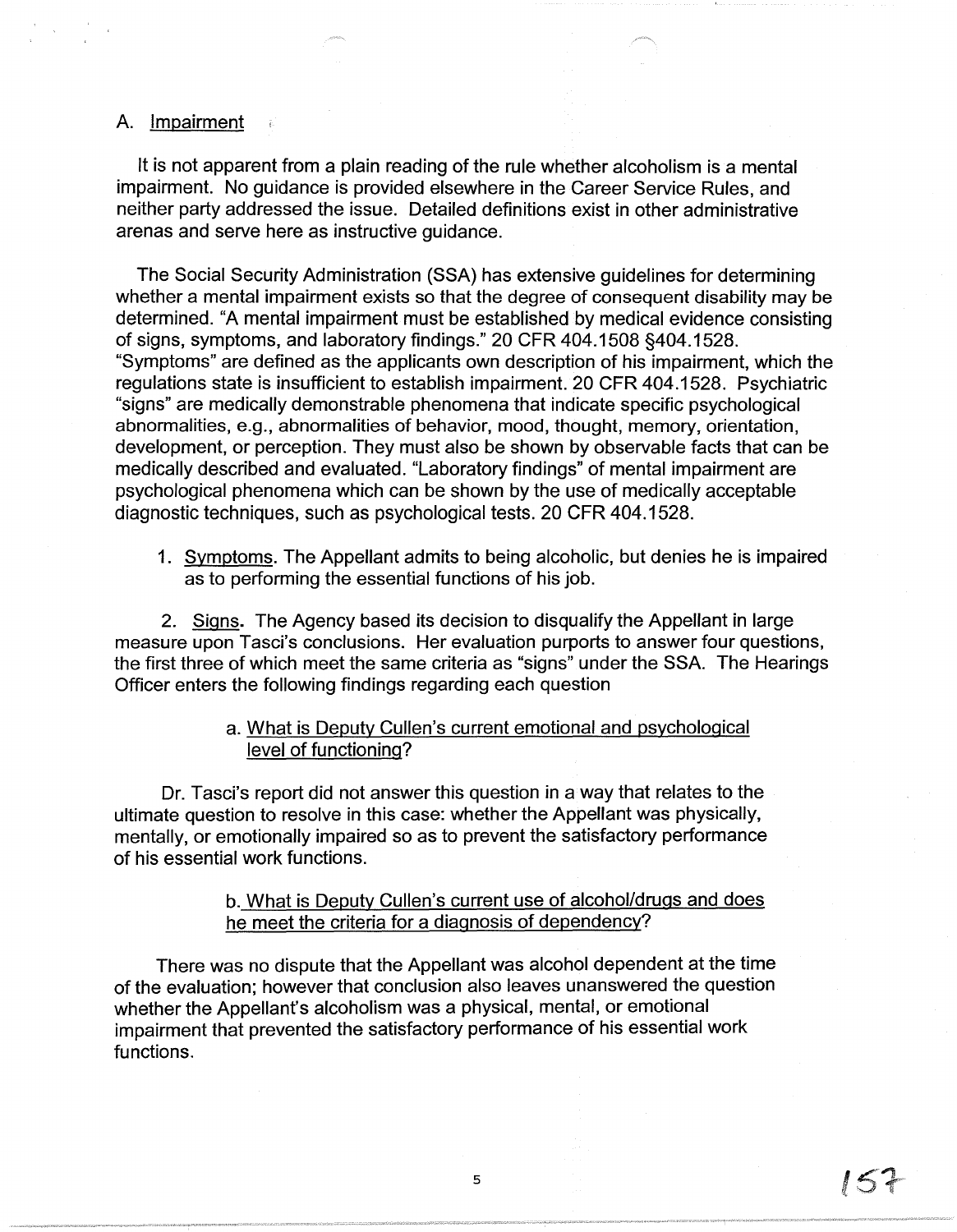## c. Is Deputy Cullen capable of returning to full duty at this time?

Tasci's report concluded the Appellant was not fit for duty at the time of her evaluation; however without Tasci's testimony, even a close reading of her evaluation leaves unanswered the ultimate question: whether the Appellant's alcoholism or other cited problems constitute a physical, mental, or emotional impairment that prevents the satisfactory performance of his essential work functions. Analogously, had Tasci found the Appellant had a severe, prolonged flu and therefore was unfit for duty, she would have been correct, yet still not answered the question which is critical to the determination of this case.

Based on the discussion immediately above, it was unclear from Dr. Tasci's Fitness for Duty evaluation whether the Appellant exhibited signs of mental impairment such as abnormalities of behavior, mood, thought, memory, orientation, development, or perception. 20 CFR 404.1508, 1528. In addition, SSA regulations require a duration of at least 12 months before an abnormality may be considered a sign of impairment. "Unless your impairment is expected to result in death, it must have lasted or must be expected to last for a continuous period of at least 12 months. We call this the duration requirement." 20 CFR 404.1509. Since there was no evidence the reported shooting, on September 16, 2004, was any more than an isolated incident, and no evidence linked the incident to alcohol consumption, or any particular physical or mental abnormality, then an isolated incident does not meet the duration requirements of a mental impairment. Logically, a duration requirement should hold true in any forum, otherwise even a brief cold or illness would be sufficient grounds for disqualification.

3. Laboratory findings. Dr. Tasci concluded the Appellant was unfit for duty based, in part, upon the following psychological tests she administered to the Appellant.

a. Minnesota Multiphasic Personality lnventory-2. From the results of this test, Dr. Tasci concluded the Appellant belongs to a group who "tend to be impulsive, dramatic, emotional and are easily restless and agitated," "are prone to substance abuse problems and they usually enter treatment under duress."

b. Millon Clinical Multiaxial Inventory Ill. From the results of this test, Dr. Tasci concluded the Appellant belongs to a group who are "overly dramatic, with strong needs to be the center of attention ... are emotionally labile and prone to emotional outbursts ... are very gregarious, assertive, and socially outgoing, but they manipulate people for approval and affection," and are self-centered.

c. Triage Assessment for Addictive Disorders. From the results of this test, Dr. Tasci concluded the Appellant is alcohol dependent.

d. Worker's Wide-Range Assessment of Problems. Dr. Tasci concluded the results of this test "reflect a high score for problems endorsed in the alcohol category and a moderate score in the rationalization category."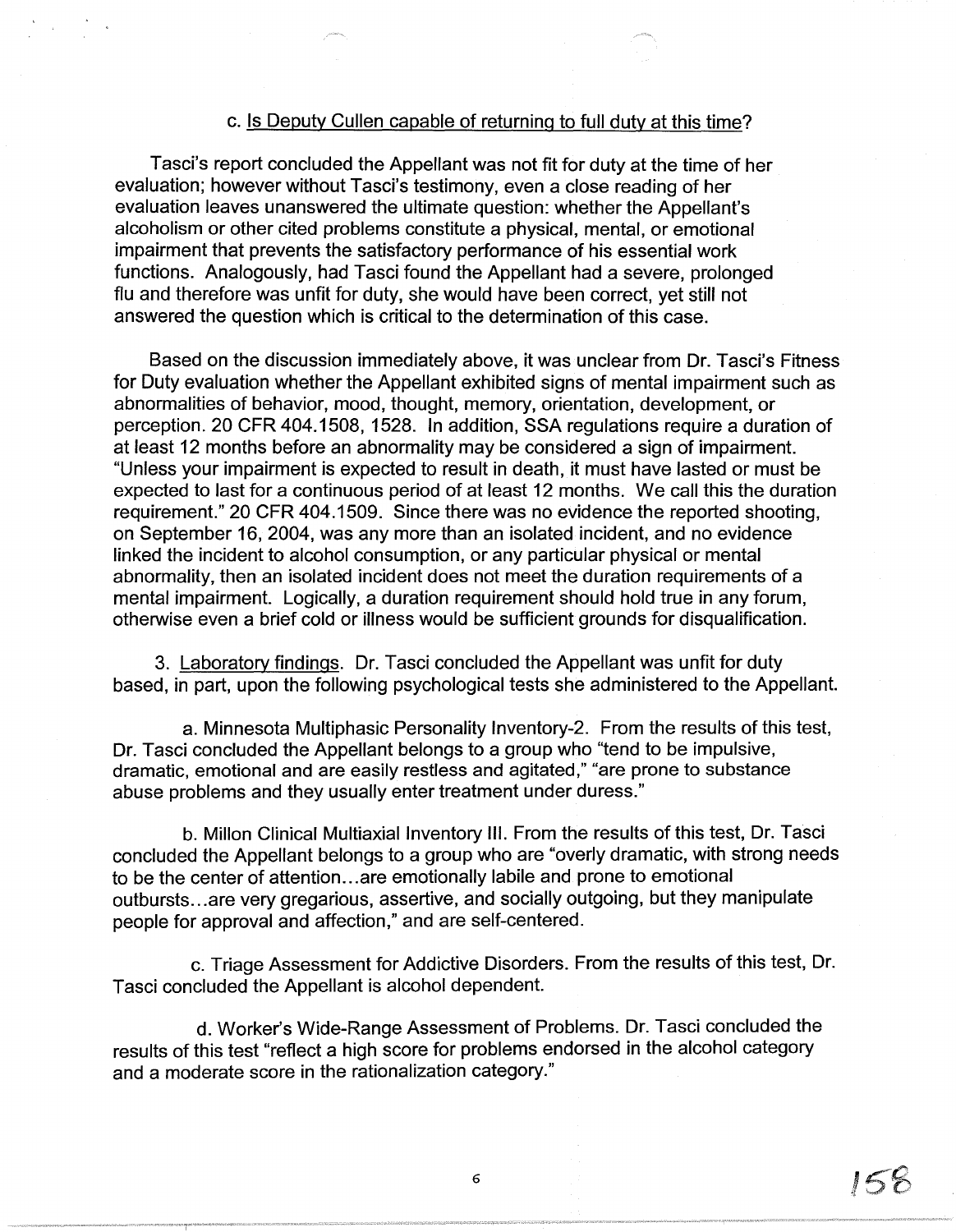None of these test results address the ultimate question in this case. Moreover, even assuming the propriety of Tasci's diagnosis of alcoholism, the diagnosis alone fails to answer whether alcoholism constitutes an impairment within the meaning of CRS 14-20. In the context of Social Security Disability, the psychological diagnosis of a condition alone is insufficient to prove a mental impairment. See Chambers v. Barnhart, 2003 U.S. App. LEXIS 22823 (10th Cir. 2003), ("we must consider all evidence of impairment, without regard to indications of alcohol involvement"), Wilson v. Barnhart, 68 Fed. Appx. 169, 170 (10th Cir. 2003) (which considered "Plaintiff's mental impairment, both with and independent of his alcoholism"). Because the Agency was obligated to show how Tasci's evaluation proved the Appellant's symptoms signs and laboratory results were indicative of an impairment, the Agency did not prove the first element for disqualification, that the Appellant had a legal, physical, mental or emotional impairment or incapacity.

The federal Department of Health and Human Services and the Americans with Disabilities Act define impairment as "any mental or psychological disorder, such as mental retardation, organic brain syndrome, emotional or mental illness, and specific learning disabilities." 45 CFR § 84.3(j)(2)(i) (1997), CFR 1630.2 (h)(2). The Agency did not present any evidence which links alcoholism to this definition.

The Appellant countered the Agency's assertions regarding his absenteeism by his alternate explanations for his absenteeism, including: his uncontraverted evidence the Agency required him to take sick leave for some undefined period in 2003 while subject to a restraining order<sup>6</sup> [Appellant testimony]; Dr. Hicks' testimony that the Appellant's pulmonary embolism caused his absence for two weeks in April, 2004; Dr. Hick's unchallenged testimony that the Appellant's alcoholism did not prevent him from performing the essential functions of his job [Hicks testimony]; the Appellant's unchallenged assertion that he tore his Achilles tendon, had multiple knee surgeries, a shoulder surgery, a broken ankle, arthritis in his knees, feet and hands, and had two withdrawal seizures, both of which occurred at work.

Although the Appellant's explanation for his absences do not establish what combination of the reasons above caused the Appellant's absence, the Agency did not prove, by a preponderance of the evidence, what portion, if any, of the Appellant's absences could be causally attributed to his alcoholism. The Agency's other argument, that absenteeism is proof of impairment, would render all absent employees subject to disqualification for any reason, including injury or illness. Thus a doctor's note that excuses an employee for an illness could become the all the evidence needed to disqualify the employee. The Career Service Rules already have a means to protect the good of the agencies and the City of Denver from excessive or unwarranted absenteeism in CSR 16-50 A. 13), which allows for discipline up to and including dismissal.

7

 $^6$  Deputies are required to carry weapons. Since the restraining order prohibited the possession of weapons, the Appellant was not allowed to work.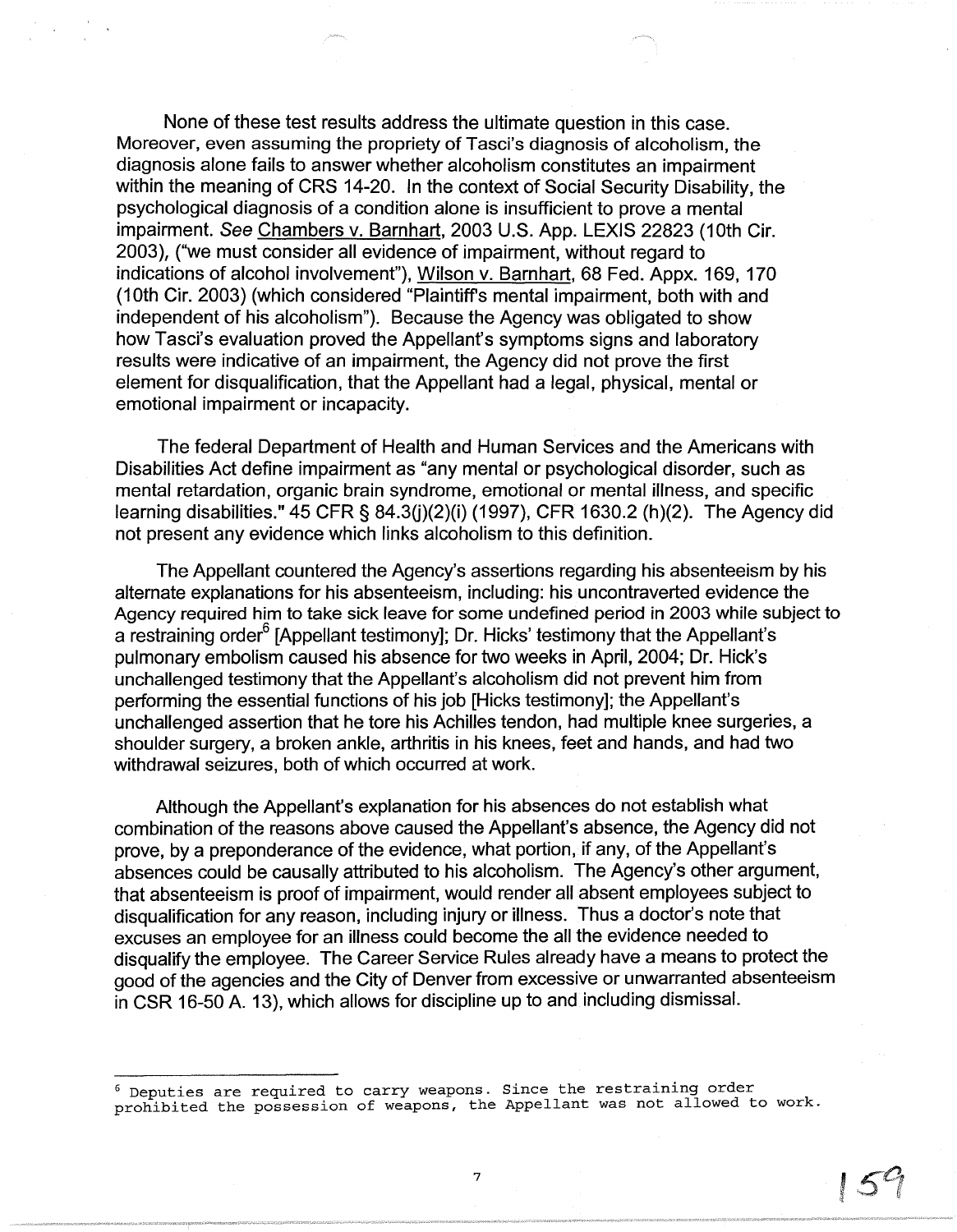## B. Discovered after employment.

There was no evidence presented that established or even inferred whether the Agency was aware of an impairment at the time the Appellant began working at the Agency.

### C. Whether the impairment prevented satisfactory performance

Since the Agency failed to establish whether the Appellant had physical, mental, or emotional impairment within the meaning of CSR 14-21, it could not establish this prong. Even assuming the Agency had established the Appellant's alcoholism was an impairment, the Agency did not prove, by a preponderance of the evidence, the Appellant's absenteeism was prevented by his impairment. Since the word "prevented" infers causation, this prong of the rule requires the Agency to establish causation between an employee's impairment and unsatisfactory work performance. The Agency's reliance on Tasci's report is misplaced since her stated tasks did not include establishing causation between the Appellant's alcoholism and his absenteeism.

Aside from Tasci's report, the only other evidence concerning whether the Appellant's alleged impairment prevented satisfactory performance of his duties came from the Agency's interactive process meeting with the Appellant, which it undertook following the Appellant's September 16 "shooting" incident. According to the Agency, the purpose of the interactive meeting was, inter alia, "to determine whether you could perform the essential functions of your position ... " The Agency's ADA coordinator, Rita Murphey, concluded "you were able to perform the essential functions of your position as a Deputy Sheriff with the Denver Sheriff Department. .. " [Exhibit 18]. Although Murphey also wrote "[i]t appears your continued alcohol abuse is affecting your ability to perform your job", her letter presented no evidence that established this causation, she did not testify at hearing, and she has no apparent expertise in psychology that might lend weight to her statement.

### D. Which essential function of his position the Appellant failed to perform.

The Agency cited the Appellant's absenteeism as the essential function the Appellant failed to perform. Excessive absenteeism is a performance issue properly addressed by disciplinary rules, e.g. CSR 16-51 A. 3), (abuse of sick leave).

### **CONCLUSION**

The rule on disqualification may not substitute for discipline. The proof for each is substantially different. In a disqualification it is imperative to establish a causal link between an impairment as defined within CSR 14-21, and the failure to perform an essential duty of an employee's position. Without an interpretive analysis of Dr. Tasci's evaluation, the Agency was not able to establish any of the elements of the rule on disqualification by a preponderance of the evidence. The Appellant's alcoholism would not, by itself, have protected him from disciplinary action for excessive absenteeism,

 $\frac{1}{2}$